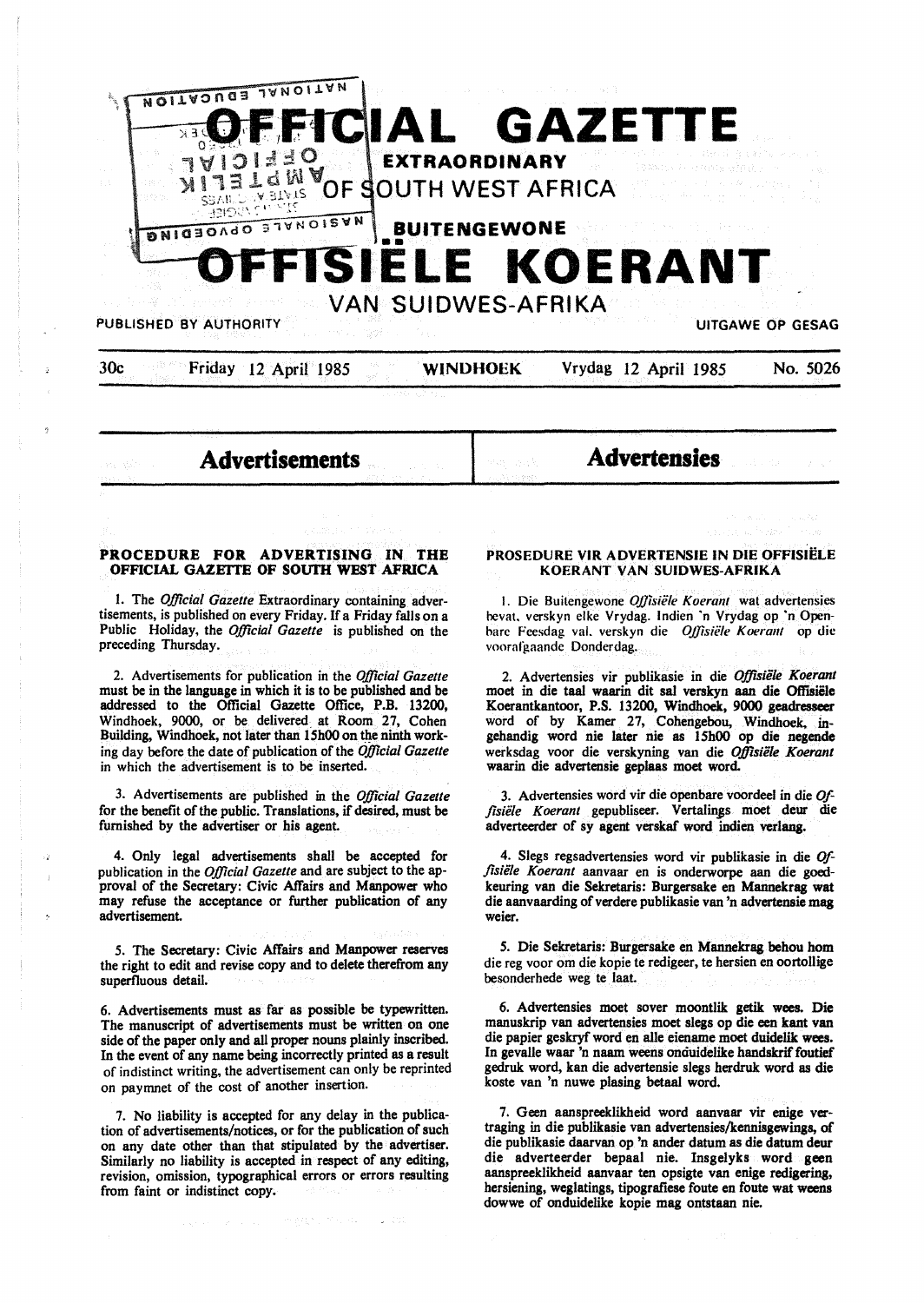*Tarlef per* 

8. The advertiser will be held liable for all compensation and costs arising from any action which may be instituted against the Administrator-General as a result of the publication of a notice with or without any omission, errors, lack of clarity or in any form whatsoever.

9. The subscription for the *Official Gazette* is R20,00 per annum, post free in this territory and the Republic of South Africa, obtainable from Swapers Limited, P.O. Box 56, WINDHOEK, 9000. Postage must be prepaid by overseas subscriber. Single copies of the *Official Gazette* are obtainable from Swapers Limited, P.O. Box 56, Windhoek, 9000, at the price as printed on copy. Copies are kept in stock for two years only.

IO. The charge for the insertion of notices is as follows and is payable in the form of cheques, bills, postal or money orders:

#### $\label{eq:1} \left\langle \hat{N}(\hat{\sigma})\right\rangle_{\rm D} \approx \left\langle \hat{\gamma}_{\rm NL} - \hat{\gamma}_{\rm L} \right\rangle_{\rm D} \approx \hat{\gamma}_{\rm NL}$ LIST OF FIXED TARIFF RATES

| STANDAR DISED NOTICES                                                                                                                                                                                      | Rate per<br>insertion<br>R      |
|------------------------------------------------------------------------------------------------------------------------------------------------------------------------------------------------------------|---------------------------------|
| Transfer of business                                                                                                                                                                                       | 3.25                            |
| Deeds: Lost documents $\dots \dots \dots \dots \dots \dots$                                                                                                                                                | 6.00                            |
| Business notices                                                                                                                                                                                           | 5,00                            |
| Administration of Estates Acts Notices: Forms                                                                                                                                                              |                                 |
| J. 187, 193, 197, 295, 297, 517 and 519                                                                                                                                                                    | 2,00                            |
| Third party insurance claims for compensation<br>Insolvency Act and Company Acts Notices: J. 28,                                                                                                           | 2,50                            |
| $J. 29.$ Forms 1 to 9 $\ldots \ldots \ldots \ldots \ldots \ldots$                                                                                                                                          | 4,00                            |
| $N.B. - Forms 2 and 6 - additional statements$<br>according to word count table, added to the<br>basic tariff.                                                                                             |                                 |
|                                                                                                                                                                                                            |                                 |
| Change of name (four insertions)<br>Naturalisation notices (including a reprint for the                                                                                                                    | 25,00                           |
|                                                                                                                                                                                                            | 2,00                            |
|                                                                                                                                                                                                            | $\sim$                          |
| Gazette Extraordinary, closing date 15 January<br>(per entry of "name, address and amount")                                                                                                                |                                 |
| Butchers' notices                                                                                                                                                                                          | 0,80<br>5,00                    |
| Slum Clearance Court Notices, per premises                                                                                                                                                                 | 4,00                            |
| Lost life insurance policies $\dots \dots \dots \dots$                                                                                                                                                     | 2,00                            |
| NON-STANDARDISED NOTICES<br>allegate may problem to the<br>Company notices:                                                                                                                                | $\mathbb{R}^{\mathbb{Z}_{2}}$ R |
| Short notices: Meetings, resolutions, offer of com-<br>promise, conversion of companies, voluntary win-<br>dings-up, etc.: closing of members' registers for<br>transfers and/or declarations of dividends | 11,00                           |
| Liquor Licence Notices (in Gazettes, Extraor-                                                                                                                                                              |                                 |
| viz. June/Tvl.; November/Cape; January/O.F.S.;                                                                                                                                                             |                                 |
| April/Natal), per bilingual application<br>.                                                                                                                                                               | 7,00                            |
|                                                                                                                                                                                                            |                                 |
| Declaration of dividends with profit statements,<br>including notes                                                                                                                                        | 25,00                           |
|                                                                                                                                                                                                            |                                 |
| Long notices: Transfers, changes in respect of<br>shares or capital, redemptions, resolutions, volun-                                                                                                      |                                 |
| tary liquidations                                                                                                                                                                                          | 37,00                           |
| Trade marks in South West Africa                                                                                                                                                                           | 11.00                           |
| Liquidators' and other appointees' notices                                                                                                                                                                 | 7,00                            |

8. Die adverteerder word aanspreeklik gehou vir enige skadevergoeding en koste wat voortvloei uit enige aksie wat weens die publikasie hetsy met of sonder enige weglating, foute, onduidelikhede of in watter vorm ookal, van 'n kennisgewing teen die Administrateur-generaal ingestel word.

9. Die jaarlikse intekengeld op die *Offisiele Koerant* is R20,00 posvry in hierdie gebied en die Republiek van Suid-Afrika, verkrygbaar by Swapers Beperk, Posbus 56, Windhoek, 9000. Oorsese intekenaars moet posgeld vooruitbetaal. Enke! eksemplare van die *Offisiele Koerant* is verkrygbaar van Swapers Beperk, Posbus 56, Windhoek, 9000 teen die prys soos gedruk op eksemplaar. Eksemplare word vir slegs twee jaar in voorraad gehou.

10. Die koste vir die plasing van kennisgewings is soos volg en is betaalbaar by wyse van tjeks, wissels, pos- of geldorders:

#### LYS VAN VASTE TARIEWE

| <b>GESTANDAARDISEERDE EEN SEEMILISTE STANDAARDISEERDE</b><br><b>KENNISGEWINGS</b>                                                                                                                                      | Tarief per<br>plasing<br>R |
|------------------------------------------------------------------------------------------------------------------------------------------------------------------------------------------------------------------------|----------------------------|
| Oordrag van besigheid                                                                                                                                                                                                  | 3,25                       |
| Aktes: Verlore dokumente                                                                                                                                                                                               | 6,00                       |
|                                                                                                                                                                                                                        | 5,00                       |
| Besigheidskennisgewings<br>Boedelwettekennisgewings: Vorms J. 187, 193                                                                                                                                                 |                            |
| $197, 295, 297, 517$ en 519                                                                                                                                                                                            | 2.00                       |
| Derdepartyassuransie-eise om skadevergoeding<br>Insolvensiewet- en maatskappywettekennisge-                                                                                                                            | 2,50                       |
| wings: J. 28, J. 29. Vorms 1 tot 9                                                                                                                                                                                     | 4,00                       |
| L.W. - Vorms 2 en 6 - bykomstige verkla-<br>rings volgens woordetaltabel, toegevoeg tot die                                                                                                                            |                            |
| basiese tarief.                                                                                                                                                                                                        |                            |
| Naamsverandering (vier plasings)<br>Naturalisasiekennisgewings (insluitende 'n her-                                                                                                                                    | 25,00                      |
| druk vir die adverteerder) <sup>7</sup>                                                                                                                                                                                | 2.00                       |
| Onopgeëiste geld — slegs in die Buitengewone<br>Offisiële Koerantsluitingsdatum 15 Januarie (per                                                                                                                       |                            |
| inskrywing van "naam, adres en bedrag")                                                                                                                                                                                | 0,80                       |
| Slagterskennisgewings                                                                                                                                                                                                  | 5,00                       |
| Slumopruimingshofkennisgewings, per perseel                                                                                                                                                                            | 4.00                       |
| Verlore lewensversekeringspolisse                                                                                                                                                                                      | 2,00                       |
| NIE-GESTANDAARDISEERDE KENNISGEWINGS                                                                                                                                                                                   |                            |
| Maatskappykennisgewings:                                                                                                                                                                                               |                            |
| Kort kennisgewings: Vergaderings, besluite, aan-<br>bod van skikking, omskepping van maatskappye,<br>vrywillige likwidasies, ens.: sluiting van lederegis-<br>ters vir oordragte en/of verklarings van dividende 11,00 |                            |
| Dranklisensiekennisgewings (in Buitengewone Of-<br>fisiële Koerante, t.w. Junie/TVl.; November/Kaap;<br>Januarie/OVS; April/Natal) per tweetalige                                                                      |                            |
|                                                                                                                                                                                                                        | 7,00                       |
| Verklaring van dividende met profytstate, notas<br>ingesluit                                                                                                                                                           | 25,00                      |
| Lang kennisgewings: Oordragte, veranderings met<br>betrekking tot aandele of kapitaal, aflossings, be-                                                                                                                 |                            |
| sluite, vrywillige likwidasies                                                                                                                                                                                         | 37,00                      |
| Handelsmerke in Suidwes-Afrika                                                                                                                                                                                         | 11.00                      |
| Likwidateurs en ander aangesteldes se kennisge-                                                                                                                                                                        | 7,00                       |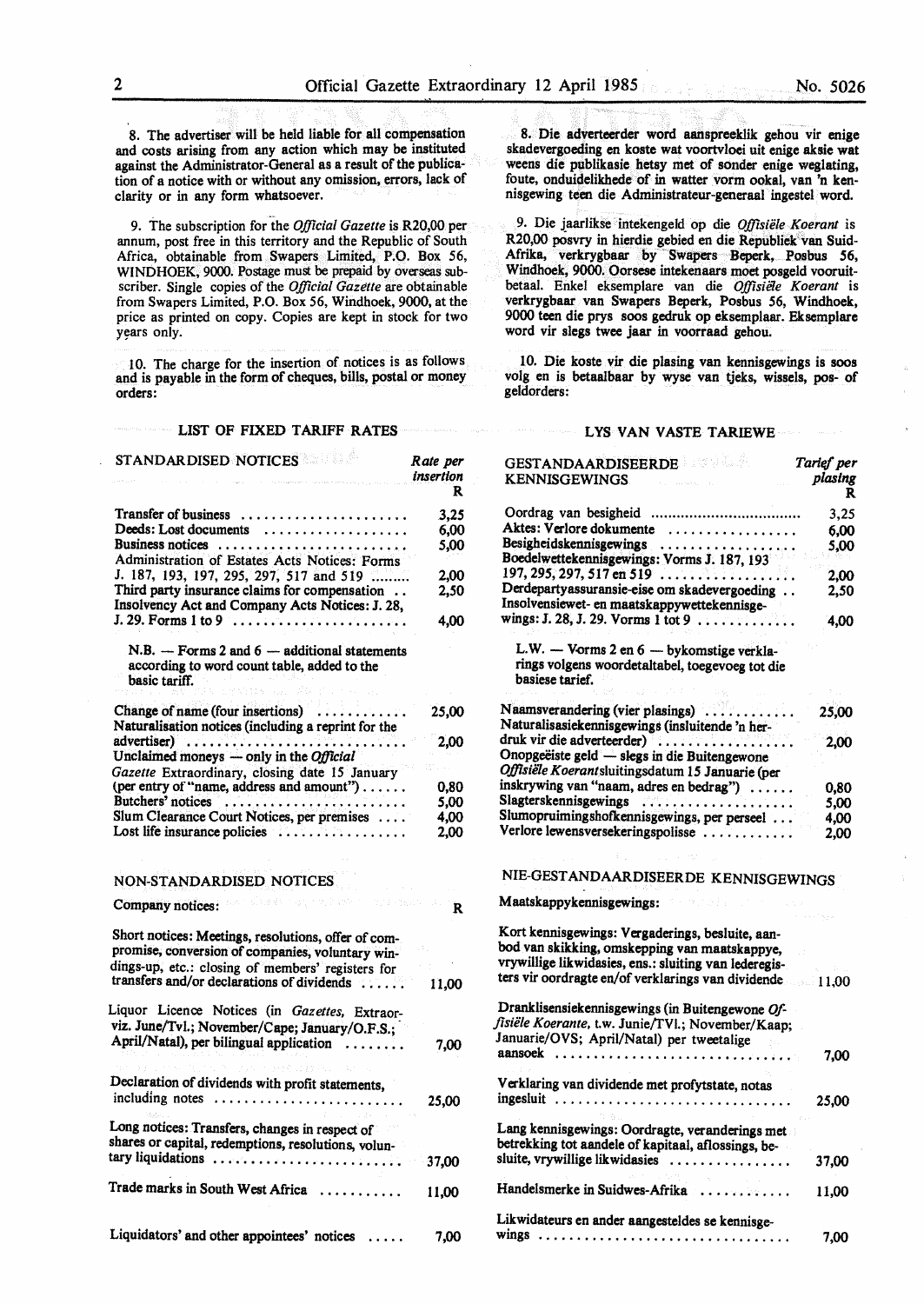#### SALES IN EXECUTION AND OTHER PUBLIC SALES:

| Sales in execution $\ldots \ldots \ldots \ldots \ldots \ldots$                                                                  | 18.00                  |
|---------------------------------------------------------------------------------------------------------------------------------|------------------------|
| Public auctions, sales and tenders:<br>Up to 75 words $\dots\dots\dots\dots\dots\dots\dots\dots\dots\dots$<br>$76$ to 250 words | 6,00<br>15.00<br>23,00 |
| ORDERS OF THE COURT:<br><b>STATE STATE</b>                                                                                      |                        |
| Provisional and final liquidations or seque-                                                                                    |                        |

| L'IOVISIONE GIN IMAI RUBRANONS OI SCURC                 | 14.00   |
|---------------------------------------------------------|---------|
| Reduction or change in capital mergers, offer of        |         |
| compromise                                              | 37.00   |
| Judicial managements, curator bonis and similar         |         |
| and extensive <i>rule nisi</i>                          | 37.00   |
| Extension of return date                                | $-4.00$ |
| Supersession and discharge of petitions (J. 158).  4,00 |         |

.11. The charge for the insertion of advertisements other than the notices mentioned in paragraph 10 is at the rate of 56c per cm double column. (Fractions of a cm must be calculated **as a** cm).

12. No advertisements shall **be inserted** unless **the charge**  is prepaid, Cheques, drafts, postal or money orders must be made payable to the Secretary: Civic Affairs and Manpower.

#### Vonn/Fonn J 187

## **LIQUIDATION AND DISTRIBUTION ACCOUNTS** IN **DECEASED ESTATES LYING FOR INSPECTION**

In terms of section 35(5) of Act 66 of 1965, notice is hereby given that copies of the liquidation and distribution accounts (first and fmal, *unless otherwise stated)* in the estates specified below will be open for the inspection of all persons interested therein for a period of 21 days (or shorter or longer if *specially stated)* from the date specified or from the date of publication hereof, whichever may be the later, and at the offices of the Master and Magistrates as stated.

Should no objection thereto be lodged with the Master concerned during the specified period, the executors will proceed to make payments in accordance with the accounts.

211/84 BONTHUYS Jan Abram 350121 5023 007 Huis 124 Oshakati Maria Cathrina Bonthuys (Gebore Sounes) Onbekend Oshakati Windhoek Barclays National Bank Trustee Branch PO Box 1014 Kimberley 8300.

548/84 BOTES (gebore Moolman) Susanna Margeretha (Magrietha) 1107060015007 Plaas Wildkuhl, distrik Otjiwarongo Eerste en Voorlopige Otjiwarongo Windhoek: Dr. Paul van der Merwe Eksekuteur Testamentêr Posbus 24, Otjiwarongo.

62/85 KAFER Eugen Ludwig 100115 5013 00 3 Plaas Friedrichsheim, Gobabis Gobabis Windhoek F.M. Oehl Posbus 2126, Clareinch 7740.

88/85 HEBACH Karl David 4603035036208 Nr. 13 Joey Juliussstraat Khomasdal Edith Yvonne Petronella (Swartz) 411003080019 Mev. E.Y.P. Hebach Posbus 10066 Khomasdal.

57/85 VAN DER WALT Stephanus Petrus 19041 5027 008 Reivilostraat 62 Gobabis Maria Elizabeth van der Walt 2512270017009 Gobabis Windhoek P.J. van der Walt Posbus 361 Sanlamhof 7532.

424/84 PRETORIUS Karel Andrias 490310 5146 20 4 Windhoek Johanna Lizette Pretorius born Olivier 51121 002 001 09 Windhoek Klaus Nieft - Executor c/o Keller & Neuhaus Trust Co. (Pty) Ltd PO Box 156 Windhoek.

#### GEREGTELIKE EN ANDER OPENBARE VERKOPE:

| Openbare veilings, verkope en tenders:                         | 18,00                  |
|----------------------------------------------------------------|------------------------|
| Tot 75 woorde<br>76 tot 250 woorde<br>$251$ tot 350 woorde     | 6.00<br>15,00<br>23,00 |
| <b>ORDERS VAN DIE HOF:</b><br>MARA MARA MARA DI SERIA DI SERIA | Christmas              |
| Voorlopige en finale likwidasies<br>of sekwestrasie            | 14.00                  |

|                                                           | 19.VV |
|-----------------------------------------------------------|-------|
| Vermindering of veranderings in kapitaal-                 |       |
| samesmeltings, aanbod van skikking                        | 37.00 |
| Geregtelike besture, kurator bonis en soortgelyke         |       |
| en uitgebreide bevel $n! \dots \dots \dots \dots \dots$   | 37.00 |
| Verlenging van keerdatum                                  | 4,00  |
| Tersydestellings en afwysings van petisies (J. 158)  4,00 |       |

11. Die koste vir die plasing van advertensies, **behalwe**  die kennisgewings wat in paragraaf 10 genoem word. is teen die tarief van 56c per sm dubbelkolom. (Oedeeltes van 'n am moet as volle am bereken word).

12. Geen advertensie word geplaas tensy die koste-nie vooruitbetaal is nie. Tjeks, wissels, pos- en geldorders moet aan die Sekretaris,: Burgersake en Mannekrag betaalbaar gemaak word.

## **LIKWIDASIE- EN DISTRIBUSIEREKENING** IN **BESTORWE BOEDELS WAT TER INSAE LÊ**

Ingevolge artikel 35(5) van Wet 66 van 1965, word bierby kennis gegee dat duplikate van die likwidasie- en distribusierekenings (eerste en finale, *tensy anders vermeld)* in die boedels hieronder vermeld, in die kantore van die Meester en Landdroste soos vermeld en gedurende 'n tydperk van 21 dae (of korter of langer *indien spesiaal vermeld)* vanaf gemelde datums of vanaf datum van publikasie hiervan, as dit later is, ter insae lê van alle persone wat daarby belang het.

Indien binne genoemde tydperk geen besware daarteen by die betrokke Meester ingedien word nie, gaan die eksekuteurs oor tot die uitbetalings ingevolge gemelde rekenings.

555/84 LAUTERBORN Werner Bernhard 130927 5031 007 Plaas Lichtenstein, Windhoek Windhoek: Die Bestuurder, Santamtrust Beperk, Posbus 4333, Kaapstad (Eksekuteur).

70/85 JOUBERT Pierre Jacques 390708 5032 004 Socratesstraat 50, Windhoek: Elizabeth Mathilda Joubert (Gebore Rupping) 400623 0017 009 Windhoek Die Bestuurder, Santamtrust Beperk, Posbus 4333, Kaapstad, (Eksekuteur).

464/82 SCHLECHTER Annamarie Martha 410112 0005 006 Tulbachstraat, Huis 2264/12, Mariental Hendrik: Johannes Schlechter Die Aanvullende Eerste en Finale Likwidasie- en Distribusierekening Mariental Windhoek Die Bestuurder, Santamtrust Beperk:, Posbus 4333, Kaapstad (Eksekuteur).

354/84 BOSCH Ignatius Petrus 310802 0100 089 Wattstraat 14, Windhoek-Noord Louisa Dolphina Bosch (gebore Swart) 116 335259 Windhoek Die Bestuurder, Santamtrust Beperk, Posbus 4333, Kaapstad (Eksekuteur).

421/84 GERONIMUS Agathe Elizabeth 930605 000 8 00 4 Susanna Grauheim, Windhoek Windhoek: Barclays National Bank Limited, Cape Town Trustee Branch, PO Box 512, Cape Town 8000.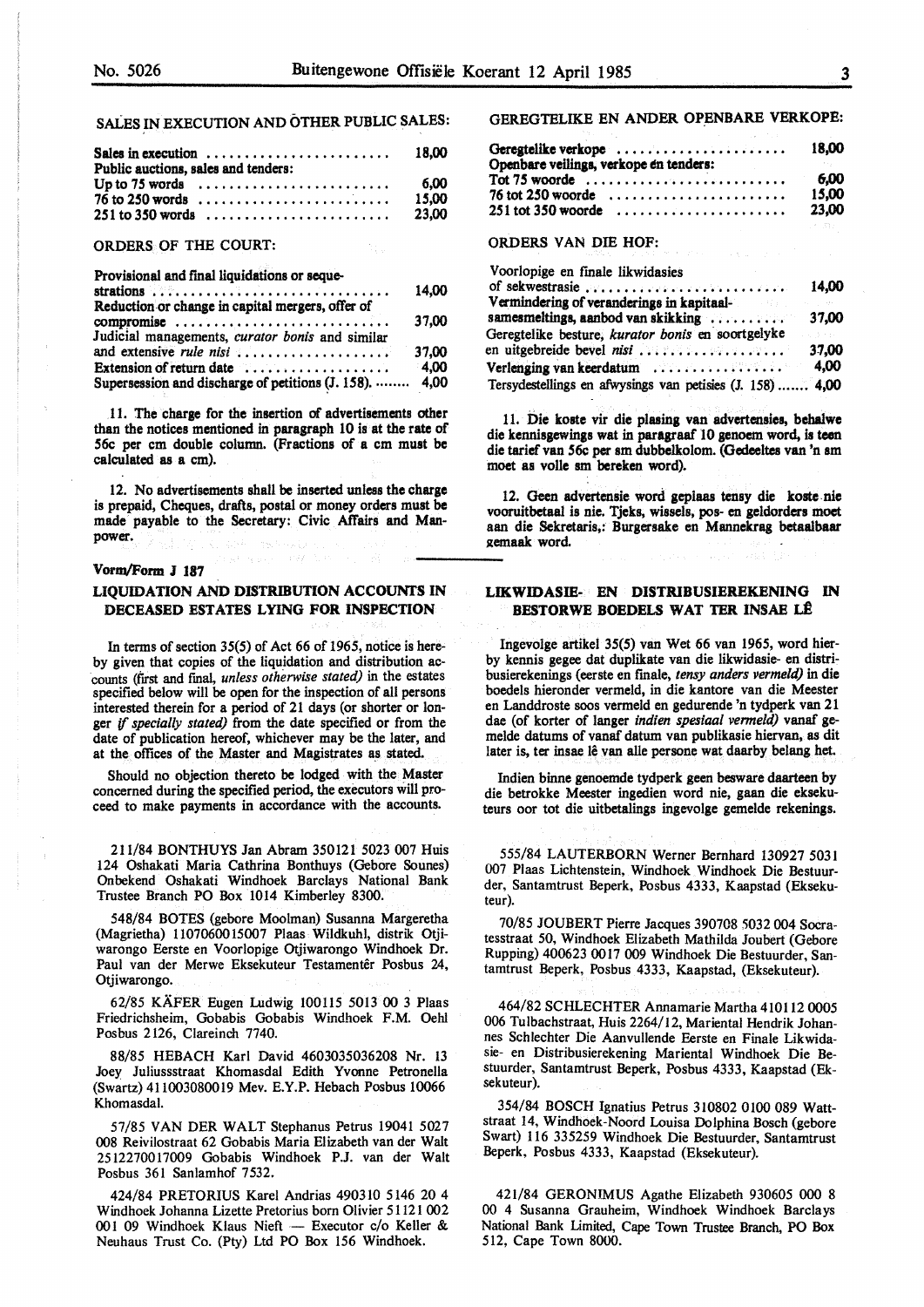37/84 ROUX Johannes Petrus Eggington RSA 170813 5019 00 5 Malgasstraat nr 5, Hentiesbaai Aanvullende Eerste en Finale Windhoek Susara Johanna Roux (gebore Esterhuizen) Onbekend 21 dae Swakopmund Swanepoel & Kinghorn. Posbus 1455, Swakopmund, 9000.

#### **vonw'Form J 193**

#### **NOTICE TO CREDITORS** IN **DECEASED ESTATES**

All persons having claims against the estates mentioned below are hereby called upon to lodge their claims with the executors concerned, within 30 days (or otherwise as indicated) calculated from the date of publication hereof. The information is given in the following order: Estate number, surname and christian names, date of birth, identity number, last address, date of death; surviving spouse's names, surname date of birth and identity number; name and address of executor or authorised agent, period allowed for lodgement of *claims* if *other than 30 days.* 

56/85 Windhoek THOMSEN Lydia Charlotte 23/11/1898 SA Burger Otjiwarongo 25/1/1985 Barclays Nasionale Bank Beperk Posbus 1014 Kimberley 8300.

40/85 Windhoek Zu Bentheim Barbara Dorothea Maria Wilhelmine Graefin 12/2/1913 130212 0014 00 5 25 Jakaranda Street Otjiwarongo 14/12/1984 Barclays National Bank Ud PO Box 1014 Kimberley 8300.

> 97/85 KOBERZIG Sophia Mina (Minnie) 17 Februarie 30 18 19 19 19 19 19 19 19 19 1904 040217 0031 00 7 Plaas Nui-Nui Distrik Keetmanshoop 21 Februarie 1985 JA Botma p/a Lentin Botma & van den Heever Passanogebou Kaiserstraat Posbus 38 Keetmanshoop.

#### **Vonw'Form 2**

 $\langle \sqrt{\epsilon_2} \rangle_{\rm{max}} = \sqrt{\epsilon}$ 

## **MEETING OF CREDITORS IN SEQUESTRATED ESTATES OR COMPANIES BEING WOUND UP**

Pursuant to section 41 and 42 of the Insolvency Act, 1936, section 179 and 182 of the Companies Act, 1926, and section 339 and 366 of the Companies Act, 1973, notice is hereby given that a meeting of creditors will be held in the sequestrated estate or companies being wound up mentioned below, indicating the number of estate/company: the name and description of estate/company; the date, hour and place of meeting and the purpose of meeting.

Meetings in a place in which there is a Master's Office, will be held before the Master; elsewhere they will be held before the Magistrate.

and service experience.

## **BYEENKOMS VAN SKULDEISERS** IN **GESEK-WESTREERDE BOEDELS OF MAATSKAPPYE** IN **IJKWIDASIB**

Ingevolge artikels 41 en 42 van die Insolvensiewet, 1936, artikels 179 en 182 van die Maatskappywet, 1926, en artikels 339 en 336 van die Maatskappywet, 1973, word hierby kennis gegee dat 'n byeenkoms van skuldeisers in die gesekwestreerde boedels of maatskappye in likwidasie hieronder vermeld, gehou sal word met aanduiding van die nommer van boedel/maatskappy; die naam en beskrywing van boedel/maatskappy; die datum, uur en plek van byeenkoms en die doe! van byeenkoms.

In 'n plek waarin 'n kantoor van 'n Meester is, word die byeenkoms voor die Meester gehou en in ander plekke voor die Landdros.

W16/84 Insolvent Estate Günther Handke  $t/a$  Hotel Europahof Swakopmund 24th April 1985 at 10.00 pm before the Master of the Supreme Court Windhoek Special Meeting proof of further claims. I R McLaren Trustee c/o PO Box 82 Windhoek 9000.

402/84 **WIEHAHN** Marius Sluyter 281010 5006 00 1 2 Lazarettstraat, Windhoek Windhoek Bank Windhoek Beperk Posbus 15 Windhoek

## **KENNISGEWING AAN KREDITEURE IN BESTOR-**WE **BOEDELS**

Alie persone wat vorderinge bet teen die boedels hieronder vermeld, word hierby versoek om hut vorderinge by die betrokke eksekuteurs en binne 'n tydperk van 30 dae (of andersins soos aangedui) gereken vanaf die datum van publikasie hiervan in te lewer. Die inligting word verstrek in die volgorde: Boedelnommer, familienaam en voorname, geboortedatum, persoonsnommer, laaste datum, familienaam, geboortedatum en persoonsnommer; naam en adres van eksekuteurs of gemagtigde agent, tydperk toegelaat vir lewering van vorderings *indien anders as 30 dae*.

87/85 Windhoek GRIFFITHS Garth Adrian 3.4.1967 670403 5163 00 6 Fire Station Flats Windhoek 4.2.1985 Bank Windhoek Beperk Posbus 15 Windhoek.

541/84 Windhoek VAN ZYL Maria Susannah 20 Februarie 1923 230220 0016 00 2 Geverstraat Ludwigsdorp Posbus 333 Windhoek 13 Oktober 1984 Dr. Weder Kruger & Hartmann Posbus 864 Windhoek 9000.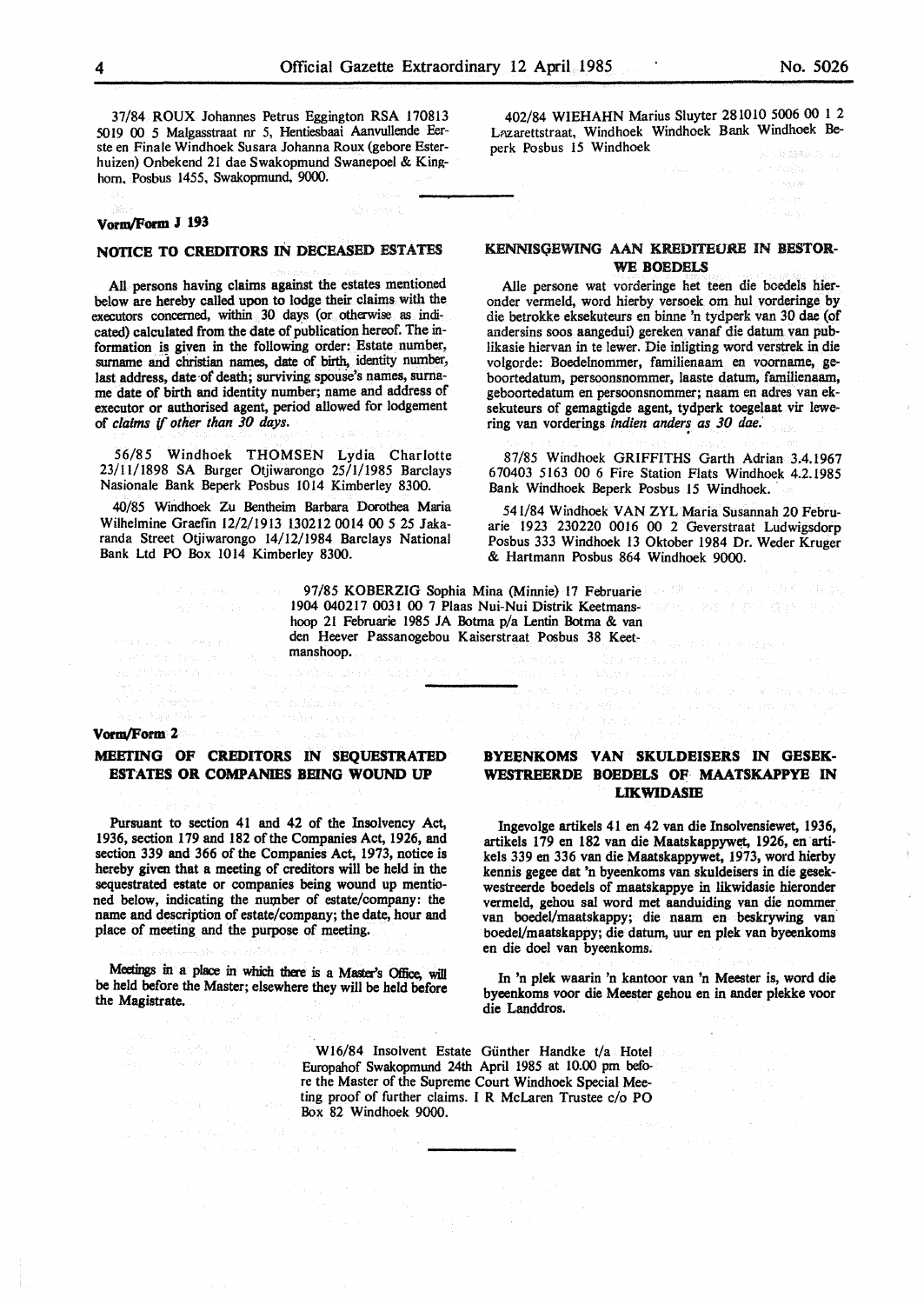## **Vorm/Form 297**

## **NOTICE FOR ELECTION OF EXECUTORS AND/OR TUTORS.**

## **ELECTION OF EXECUTORS AND TUTORS**

The Estates of the Persons mentioned in the subjoined Schedule being unrepresented, interested, parties are hereby given notice by the Master of the Supreme Court of South West Africa, that meetings will be held in several Estates at the dates, times and places specified, for the purpose of selecting some Person or Persons, for approval by the respective Master, as fit and proper to be appointed by them as Executors or Tutors, as the case may be.

Meetings in a town in which there is a Master's Office, will be held before the Master; elsewhere they will be held before the Magistrate.

N.B. - Items indicated by a\* on the left hand side, denote the election of a Tutor; otherwise an Executor is to be elected.

## **.KENNISGEWJNG VIR VERKIBSING VAN EKSEK1J-TEURS EN/OF VOOGDE**

## **VERKJESING VAN EKSEKUTEURS** EN **VOOGDE**

Aangesien die Boedels van die Persone vermeld in onderstaande Bylae nie verteenwoordig is nie, word hierby deur Meesters van die Hooggeregshowe van Suid-Afrilca aan belanghebbendes kennis gegee, dat byeenkomste ten opsigte van die verskillende Boedels op die datums, tye en plekke vermeld, gehou sal word met die doel om 'n Persoon of **Per** sone te kies vir goedkeuring deur die Meester as geskik en bekwaam om deur horn aangestel te word as Eksekuteurs of Voogde, na gelang van omstandighede.

In 'n stad waarin 'n Kantoor van 'n Meester is, word die byeenkoms voor die Meester gehou en in ander plekke voor

die Landdros.<br>L.W. - Items aan die linkerkant moet 'n \* gemerk, dui aan die verkiesing van 'n Voog; andersins word 'n Eksekuteur gekies.

484/83 ROSSEAU David Richard Klerk 23 September 1983 Landdros Swakopmund 23-04-1985 10h00 Suidwes-Afrika. Meester van die Hooggeregshof P. Sak Xl3190 Windhoek 9000.

#### **Vorm/Form** *I* 29

**FIRST MEETINGS OF CREDITORS, CONTRIBU-TORIES, MEMBERS OR DEBENTURE-HOLDERS OF SEQUESTRATED ESTATES, COMPANIES BEING WOUND UP OR PLACED UNDER PROVISIONAL JUDICIAL MANAGEMENT** 

The estates and companies mentioned below having been placed under sequestration, being wound up or having been placed under provisional judicial management by order of the Supreme Court of South Africa, Masters of the Supreme Court hereby given notice, pursuant to section 17(4) and 40(1) of the Insolvency Act, 1936, section 119(3), 125 (1) and 196bis (4) of the Companies Act, 1926, and sec-tions 356(1), 364(1) and 429 of the Companies Act, 1973, that first meeting of creditors, contributories, members or debenture-holders of the said estates or companies will be held on the dates and at the times and places mentioned below, for proof of claims against the estates or companies, the election of trustees, liquidators or judicial managers or managers or provisional judicial managers or for the purposes referred to in section 364 or 431 of Act 61 of 1973, as the case may be.

Meetings in a place in which there is a Master's office, will be held before the Master; elsewhere they will be held before the Magistrate.

W1/85 Hendrik Jacobus VISSER Erf 214 Gobabis, 9000 25 January 1985 15 March 1985 Supreme Court of South West Africa 24 April 1985, 10h00, Master of the Supreme Court P. Bag Xl3190 Windhoek 9000.

## **EERSTE BYSENKOMSTE VAN SKULDEISERS, KONTRIBUANTE, LEDE OF SKULDBRIEFHOUERS VAN GESEKWESTREERDE BOEDELS, MAATSKAP-PYE IN LIKWIDASIB OF ONDER VOORLOPIGE GEREGTELIKE BESTUUR**

Nademaal die boedels of maatskappye hieronder vermeld op las van die Hooggeregshof van Suidwes-Afrika **gesek**westreer, gelikwideer of onder voorlopige geregtelike bestuur geplaas is, word hierby deur die Meesters van die Hooggeregshof ingevolge artikels 17(4) en 40(1) van die Insolvensiewet, 1936, artikels 119(3), 125(1) en 196bis(4) van die Maatskappywet, 1936, 1926, en artikels 356(1), 364(1) en 429 van die Maatskappywet, 1973, kennis gegee dat 'n. eerste byeenkoms van skuldeisers, kontribuante, lede of skuldbriefhouers van genoemde boedels of maatskappye op die datums, ure en plekke hieronder vermeld, vir die bewys van eise teen die boedels of maatskappye, die verkiesing van kurators, likwidateurs of geregtelike bestuurders of bestuurders of voorlopige geregtelike bestuurders, of vir die doeleindes bedoel in artikel 364 of 431 van Wet 61 van 1973, na gelang van die geval, gehou sal word.

In 'n plek waarin 'n kantoor van 'n Meester is, word die byeenkoms voor die Meester en op ander plekke voor die Landdros gehou.

W5/85 Terence Ian COOPER Amosionietstraat 17 Erospark, Windhoek, 9000 22 Februarie 1985 15 Maart 1985 Hooggeregshof van Suidwes-Afrika 24 April 1985, 10h00, Meester van die Hooggeregshof P. Sak Xl3190 Windhoek.

W6/85 Victor Neville Everette SHORT Erf Nr. 341 Pionierspark, Windhoek, 9000. 22 Februarie 1985 i5 Maart 1985 Hooggeregshof van Suidwes-Afrika 24 April 1985, 10h00, Meester van die Hooggeregshof P. Sak 13190 Windhoek.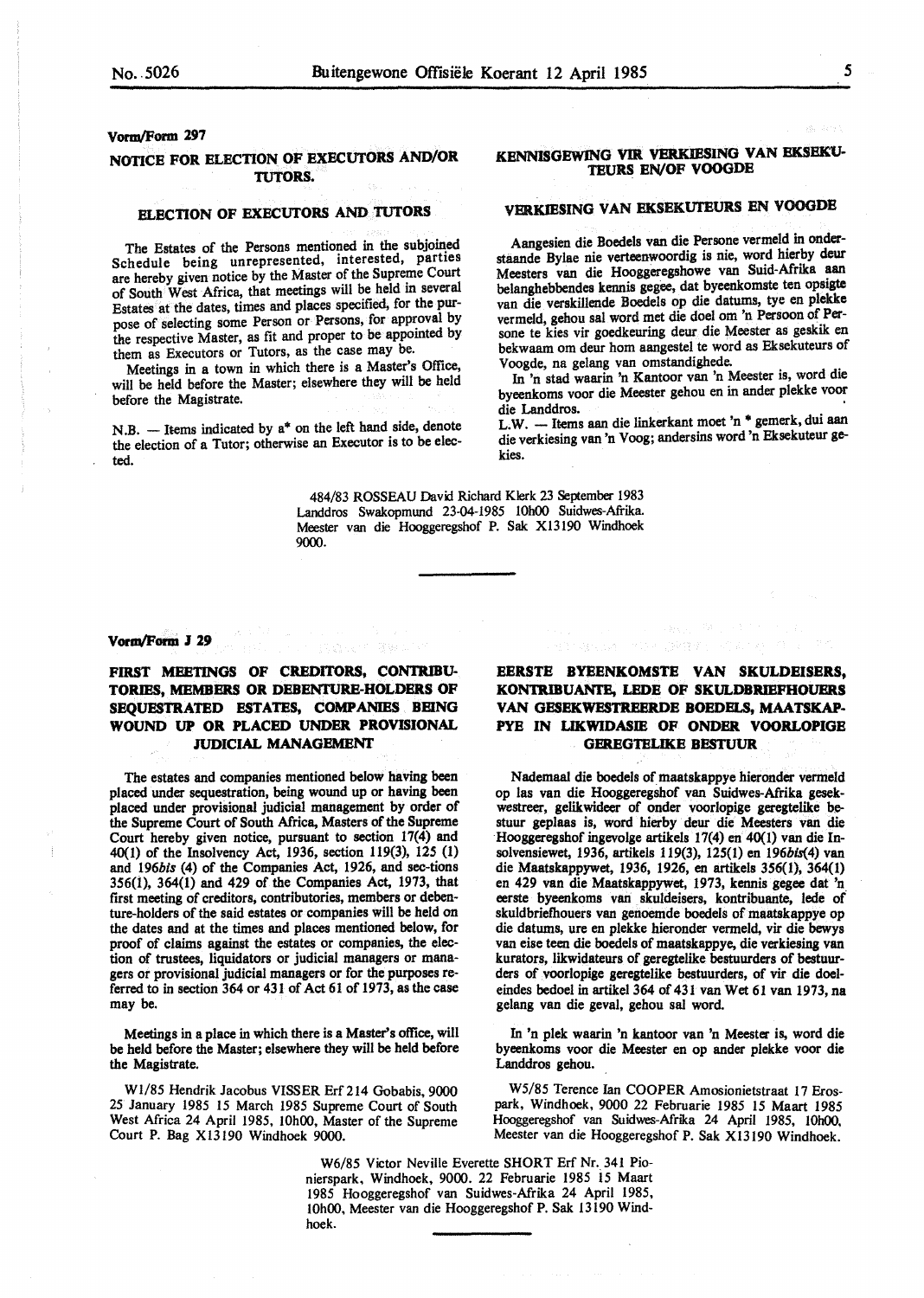## **NOTICE TO CREDITORS IN DECEASED ESTATES**

All persons having claims against the estates specified in the schedule, are called upon to lodge their claims with the executors concerned within a period of 30 days (or otherwise as indicated) from the date of publication hereof.

WENK Erwin 15/12/1918 180215 5015 IO 8 Swakopmund 25/2/1985 30 days Windhoek SWA Standard Bank SWA Ltd (Registered Commercial Bank) Trustee Branch PO Box 2164, Windhoek 9000.

## **KENNISGEWING AAN KREDITEURE** IN **BESTOP-WE BOEDELS**

Aile persone wat vorderinge het teen die boedels in die bylae vermeld, word versoek om sodanige vorderings binne 'n tydperk van 30 dae (of andersins soos aangedui) vanaf die datum van publikasie hiervan by die betrokke eksekutews m te lewer.

457/84 STEYN David McKlaren 17/1/58 58011701 005 31 Wmdhoek 15/9/84 30 Wmdhoek SWA Agent Standard Bank SWA Bpk (Geregistreerde Handelsbank) Trustee Tak Posbus 2164. Windhoek 9000.

in a shekarar 2007.<br>Matukio

 $\label{eq:1.1} \frac{d}{dt} \Delta_{t+1} \delta_{t+1} \delta_{t+1} \delta_{t+1} \delta_{t+1} \delta_{t+1} \delta_{t+1} \delta_{t+1} \delta_{t+1} \delta_{t+1}$ 

 $\sim k_{\rm m}$ 

ĝ

LOFTIE-EATON Theunis 15/12/1903 031215 5014 00 3 Windhoek 18/3/85 30 Windhoek SWA Standard Bank SWA Ltd (Registered Commercial Bank) Trustee Branch PO Box 2164, Windhoek 9000.

#### **Vorm/Form 519**

## **LIQUIDATION AND DISTRIBUTION ACCOUNT** IN **DECEASED ESTATE LYING FOR INSPECTION**

In terms of section 35(5) of Act 66 of 1965 notice is hereby given that the liquidation and distribution account in the Estate specified in the Schedule will be open for inspection of all persons interested therein for a period of 21 days from the date of publication hereof (or otherwise as indicated) at the offices of the Master of the Supreme Court and Magistrate, as stated.

Should no objection thereto be lodged with the Master during the specified period, the Executor will proceed to make payment in accordance therewith.

43/85 BRAND Carel Petrus van der Merwe 500912 5041 00 0 Otjiwarongo Eerste en Finale Brand Frieda 12/4/85 Windhoek Otjiwarongo Standard Bank SWA Ltd (Registered Commercial Bank) Trustee Branch PO Box 2164 Windhoek 9000.

54/85 **SNYMAN** Gerrit 1312035013000 Windhoek First and Final 21 days Windhoek Windhoek Agent for Executrix Standard Bank SWA Ltd. (Registered Commercial Bank) Trustee Branch PO Box 2164 Windhoek 9000.

## **LIKWIDASIE** EN **DISTRIBUSIEREKENING** IN **BE-STORWE BOEDEL WAT TER INSAE LÊ**

Ingevolge artikel 35(5) van Wet 66 van 1964 word hierby kennis gegee dat die likwidasie- en distribusierekening in die Boedel in die Bylae vermeld in die kantore van die Meester van die Hooggeregshof en Landdros soos vermeld vir 'n tydperk van 21 dae vanaf die datum van publikasie hiervan (of andersins soos aangedui) ter insae sal lê vir alle persone wat daarby belang het.

Indien geen besware daarteen by die Meester binne die gemelde tydperk ingedien word nie, sal die eksekuteur tot uit**betaling daarvolgens oorgaan.** 

23/85 VAN DER WESTHUIZEN Hendrik Lourens 290918 01 0045 3 Outjo Eerste en Finale Van der Westhuizen Susarah Johanna Catharina 12/4/85 Windhoek Outjo Standard Bank SWA Bpk (Geregistreerde Handelsbank) Trustee Tak Posbus 2164, Windhoek 9000.

554/85 **MARAIS** Anna Johanna 200919 0017 00 3 Windhoek Eerste en Finale 12 April 1985 Windhoek Agent Standard Bank SWA Bpk (Geregistreerde Handelsbank) Trustee Tak Posbus 2164, Windhoek 9000.

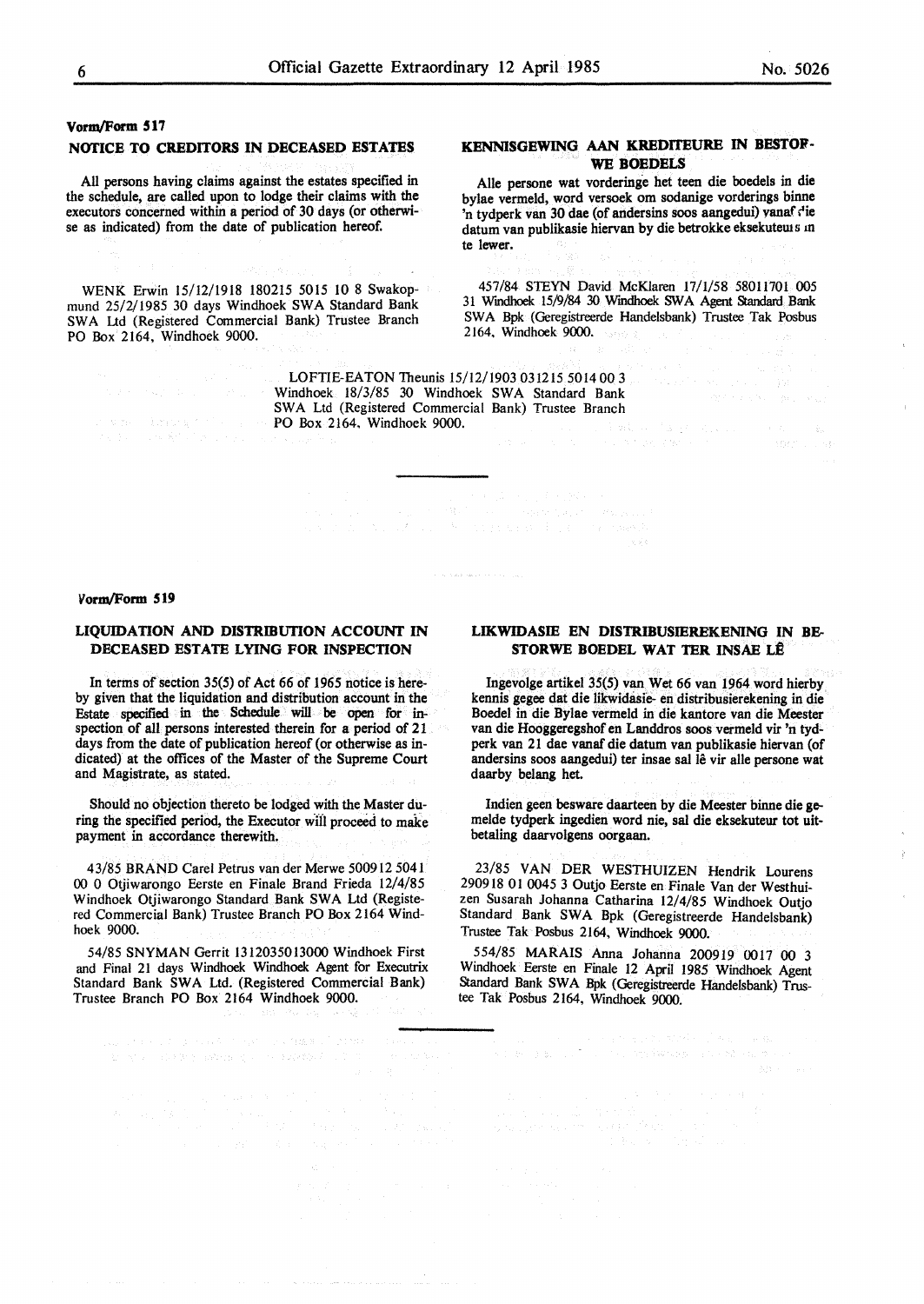## UITKEER VAN DIVIDENDE EN INSAMELING VAN KONTRIBUSIES IN GESEKWESTREERDE BOEDELS OF MAATSKAPPYE IN LIKWIDASIE

Nademaal die likwidasierekeninge en distribusie- of kontribusierekenings in die gesekwestreerde boedels of maatskappye in Iikwidasie, na gelang van die geval, hieronder vermeld op die datums daarin vermeld, bekragtig is, word hierby ingevolge artikel 113(1) van die Insolvensiewet, 1936 artikel l 39(2) van die Maatskappyewet, l 926, en artikel 409(2) van die Maatskappyewet, 1973 kennis gegee dat uitbetaling van dividende of insameling van kontribusies aan die gang is in genoemde boedels of maatskappye soos hieronder uiteengesit en dat elke kontribusiepligte skuldeiser die bedrag deur horn verskuldig by die adres hieronder genoem aan die kurator of likwidateur moet betaal.

WlS/84 Jokafran Beleggings (Edms) Bpk Ltd (In Voluntary liquidation) 1985-03-28 Contributions being levied. The First and Final Liquidation and Distribution account. C.J. Botha, liquidator, PJ Malherbe & Co, PO Box 30, Windhoek, 9000.

#### **GEREGTELIKE· VEILING**

In die Landdroshof vir die Distrik van OW AMBO in die saak tussen:

**SALOMON KANJOLOMBA** - Eiser

en

## **H SHIMWEFELENI** - Verweerder

ter uitvoering van 'n Vonnis van bogemelde Agbare Hof, sal 'n hoeveelheid drank, die eiendom van die Verweerder, voetstoots verkoop word deur die Geregsbode van Owambo, by die Landdroshof te **ONDANGWA** op Maandag 15 April 1985, om 16h00.

TERME: KONTANT aan die hoogste bieër.

GERTENBACH, VAN ZYL & VAN **SITTERT** Eiser se Prokureurs HOOFSTRAAT, POSBUS 259, TSUMEB

## **NOTICE IN TERMS OF SECTION 34(1) OF ACT 24 OF 1936**

TAKE NOTICE that it is the intention of DANALENE VAN JAARSVELD (born SMI1) who conducts the business of a hairdressing salon, known as "Meister Robby" at Acme Comer, Kasino Street, WINDHOEK, to alienate her business and to dispose thereof to BARBARA THEKLA GUDRUN EHRICH (born VON ZELEWSKI) and that within SIXTY days of the publication hereof, but no less than THIRTY days after the publicatin hereof, the said THEKLA GUDRUN EHRICH (born VON ZELEWSKI) will apply to the Licensing authorities for the granting of the relevant trade licences to her.

DATED at WINDHOEK, this 2nd day of APRIL 1985.

ENGLING STRITTER & PARTNERS Attorneys for Applicant 5th Floor, CDM Centre Biilow Street WINDHOEK

## **KENNISGEWING VAN OORDRAG VAN BESIGHEID**

KENNIS GESKIED HIERMEE dat 14 dae na publikasie hiervan aansoek gedoen sal word by die Landdros Karasburg vir die oordrag van die Algemene Handelaar, Restaurant, Vars Produkte Handelaar, Tabak by Kleinmaat en Patente en Eiendomsmedisyne lisensies, tans gehou deur Willem Koopman wie handel drywe onder die naam Sunnyside Kafee te Erf nr 133, Lordsville, Karasburg aan en ten gunste van Frikkie Cornelius Buys wie voortaan besigheid sal dryf vir sy eie rekening onder dieselfde naam en op dieselfde persele hierbo genoem. **MARE READERS** AND ALL ASSESSED AND RELEASED AND RELEASED AND RELEASED AND RELEASED AND RELEASED AND RELEASED AND RELEASED AND RELEASED AND RELEASED AND RELEASED AND RELEASED AND RELEASED AND RELEASED AND RELEASED AND RELE

| MNRE RISSIK & COX                           |  |
|---------------------------------------------|--|
| <b>PROKUREURS VIR PARTYE</b>                |  |
| <b>POSBUS 8</b> and the company of the      |  |
| <b>KARASBURG</b>                            |  |
| 9000                                        |  |
| 東海の キャン (無点) しゅうしゃ アクセット・ディー しゅうきょうしょ しゅうぶん |  |

## **NOTICE OF INTENDED ALIENATION OF BUSINESS,**

Take notice that HUBERT WILHELM KIPPING of P.O. Box 5173, WINDHOEK, SOUTH WEST AFRICA trading as STORE KIPPING, hereby gives notice in compliance with the provision of Section  $34(1)$  of the Insolvency Act 24 of 1936, as amended of his intention to alienate and sell the said business to HANS DIETER WIDMANN of P.O. Box 22839, WINDHOEK, South West Africa, within a period of thirty or sixty days after date of this notice.

SIGNED at WINDHOEK on this 28th day of March 1985.

ENGLING, STRITTER & PARTNERS ATTORNEYS FOR THE SELLER 5th Floor, CDM Centre P.O. Box 43 WINDHOEK 9000

## **KENNISGEWING VAN OORDRAG VAN BESIGHEID**

Geliewe kennis te neem dat veertien (14) dae na publikasie hiervan aansoek gedoen sal word by die Handelslisensiehof in die distrik van GROOTFONTEIN, gehou te GROOTFONTEIN vir die oordrag van Handelaar in Spuit en Mineralewater en Tabak by kleinmaat lisensies tans gehou deur NICOLAS PHILIP KRIEK wat handeldryf as REINY'S DRANKWINKEL te Erf Nr 59, GROOT-FONTEIN aan CHRISTIAAN CORNELIUS PISTO-RIUS wie op dieselfde persele onder dieselfde naam en sty! sal handeldryf vir sy eie rekening.

> GERTENBACH & VAN ZYL POSBUS 43 **GROOTFONTEIN** 9000

## **NOTICE** IN **TERMS OF SECTION 34**

BE PLEASED TO TAKE NOTICE that EUGENE LEMMER who trades under the name and style of BARNETT AUTO SPARES at Bahnhof Street, Tsumeb has sold his business to ABRAHAM JUSTINUS HYMAN who will continue to carry on trading under the same name and on the same premises for his own account as referred to above. The publication shall serve as notice being given in terms of Section 34 of the Insolvency Act of 1936.

> PF KOEP & CO ATTORNEYS FOR MR LEMMER 1st Floor, Acme Corner Kasino Street, PO Box 3516 WINDHOEK